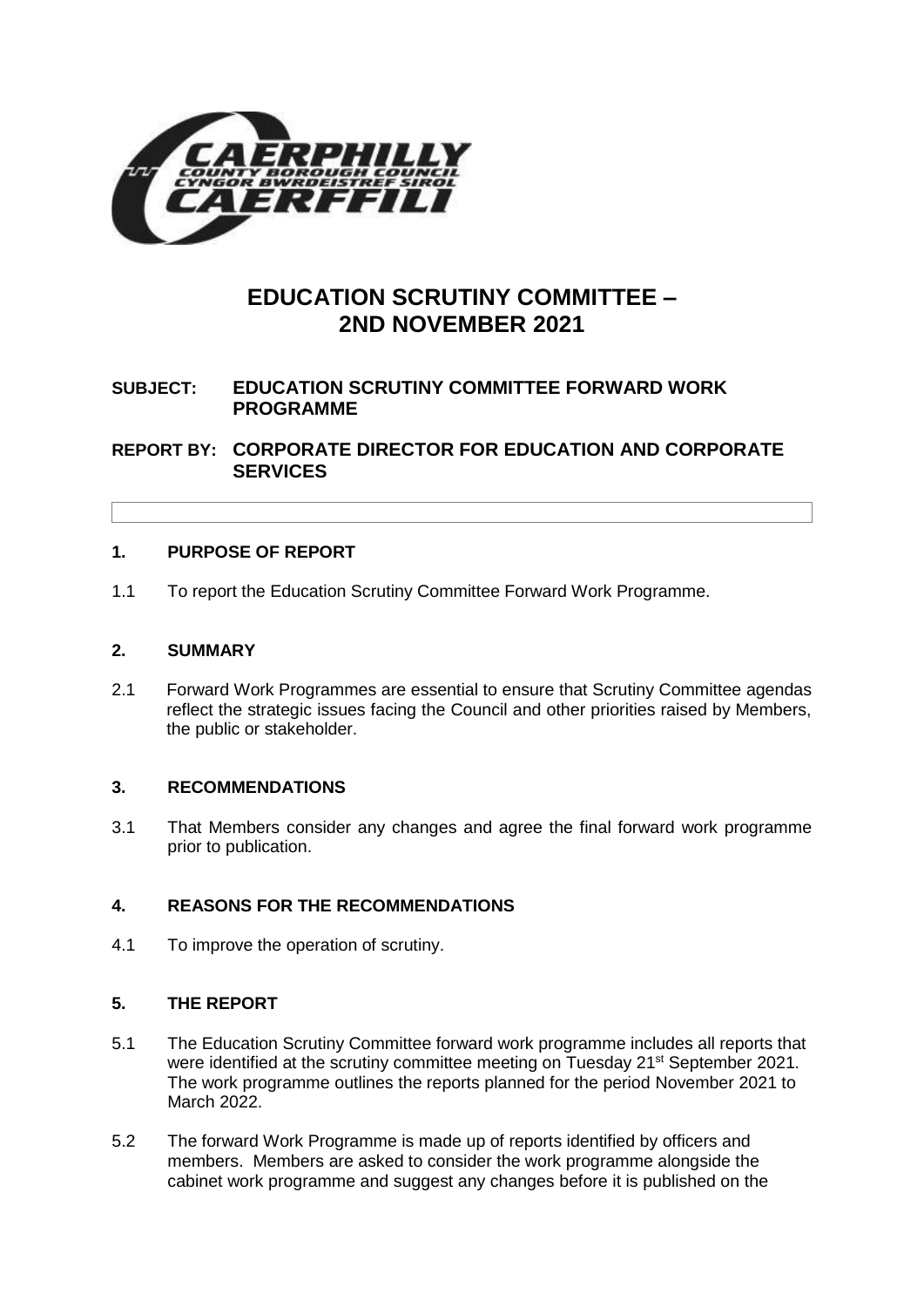council website. Scrutiny committee will review this work programme at every meeting going forward alongside any changes to the cabinet work programme or report requests.

5.3 The Education Scrutiny Committee Forward Work Programme is attached at Appendix 1, which presents the current status as at 11<sup>th</sup> October 2021. The Cabinet Work Programme is attached at Appendix 2. A copy of the prioritisation flowchart is attached at appendix 3 to assist the scrutiny committee to determine what items should be added to the forward work programme.

## 5.4 **Conclusion**

The work programme is for consideration and amendment by the scrutiny committee prior to publication on the council website.

#### **6. ASSUMPTIONS**

6.1 No assumptions are necessary.

## **7. SUMMARY OF INTEGRATED IMPACT ASSESSMENT**

7.1 As this report is for information only an Integrated Impact Assessment is not necessary.

#### **8. FINANCIAL IMPLICATIONS**

8.1 There are no specific financial implications arising as a result of this report.

#### **9. PERSONNEL IMPLICATIONS**

9.1 There are no specific personnel implications arising as a result of this report.

#### **10. CONSULTATIONS**

10.1 There are no consultation responses that have not been included in this report.

## **11. STATUTORY POWER**

- 11.1 The Local Government Act 2000.
- Author: Mark Jacques, Scrutiny Officer jacqum@carphilly.gov.uk
- Consultees: Richard Edmunds, Corporate Director for Education and Corporate **Services** Keri Cole, Chief Education Officer Robert Tranter, Head of Legal Services/ Monitoring Officer